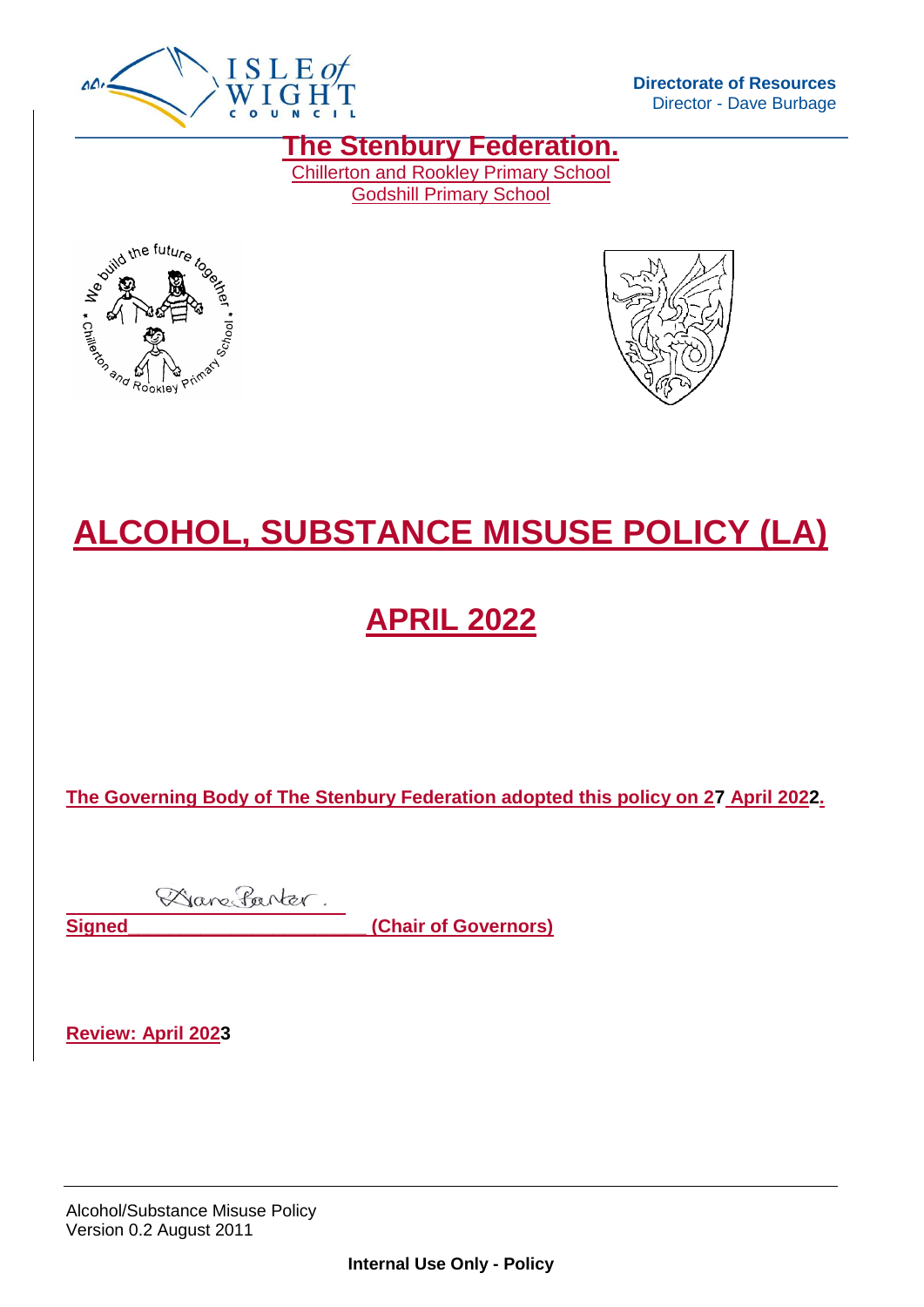

# **Isle of Wight Council ALCOHOL/SUBSTANCE MISUSE POLICY November 2011**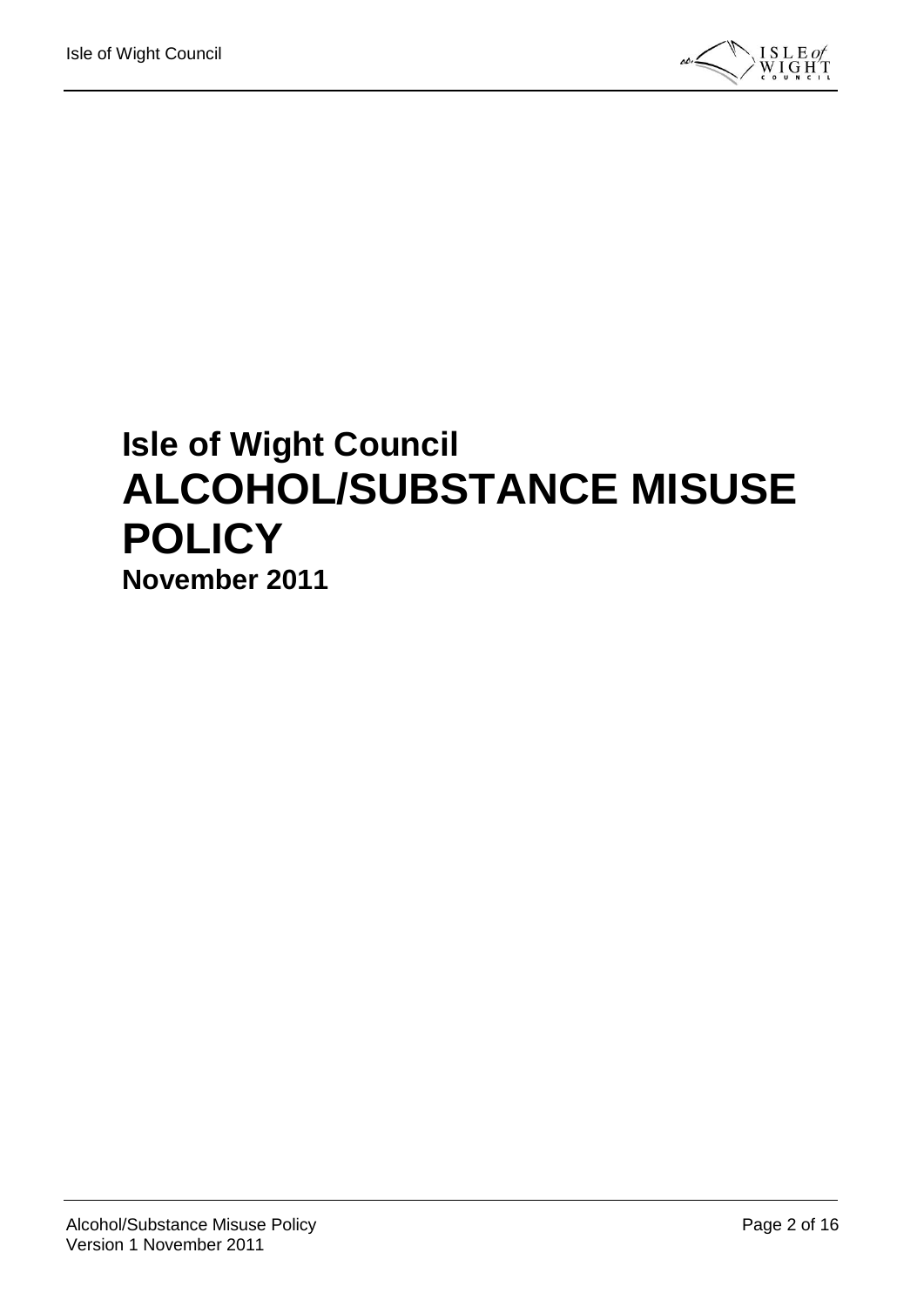

## <span id="page-2-0"></span>**1 Document Information**

| Title:                   | <b>Alcohol/Substance Misuse Policy</b>         |
|--------------------------|------------------------------------------------|
| <b>Status:</b>           | <b>Final</b>                                   |
| <b>Current Version:</b>  | <b>Version 1</b>                               |
|                          |                                                |
| <b>Author:</b>           | <b>Claire Shand, Head of Human Resources</b>   |
|                          | <b>Resources Directorate</b>                   |
|                          | <sup>t</sup> Claire.shand@iow.gov.uk           |
|                          | ☎ (01983) 821000 ext 6283                      |
| <b>Sponsor:</b>          | Davina Fiore, Director of Corporate Governance |
|                          | <b>Resources Directorate</b>                   |
|                          | <sup>t</sup> davina.fiore@iow.gov.uk           |
|                          |                                                |
|                          | <b>■ (01983) 821000 ext 6206</b>               |
| <b>Consultation:</b>     | All recognised Trade Unions                    |
|                          | All Staff                                      |
|                          | Directors Team                                 |
|                          | Health                                         |
|                          | <b>Claire Shand</b>                            |
| <b>Approved by:</b>      |                                                |
| <b>Approval Date:</b>    | November 2011                                  |
| <b>Review Frequency:</b> | 3 Years                                        |
| <b>Next Review:</b>      | 2014                                           |

| <b>Version History</b> |                |                                                                                                                            |  |  |
|------------------------|----------------|----------------------------------------------------------------------------------------------------------------------------|--|--|
| <b>Version</b>         | <b>Date</b>    | <b>Description</b>                                                                                                         |  |  |
| 0.1                    | October 2009   | First draft                                                                                                                |  |  |
| 0.2                    | September 2011 | Revised draft following initial Union consultation and<br>other considerations taken into account from others<br>consulted |  |  |
|                        |                |                                                                                                                            |  |  |
|                        |                |                                                                                                                            |  |  |
|                        |                |                                                                                                                            |  |  |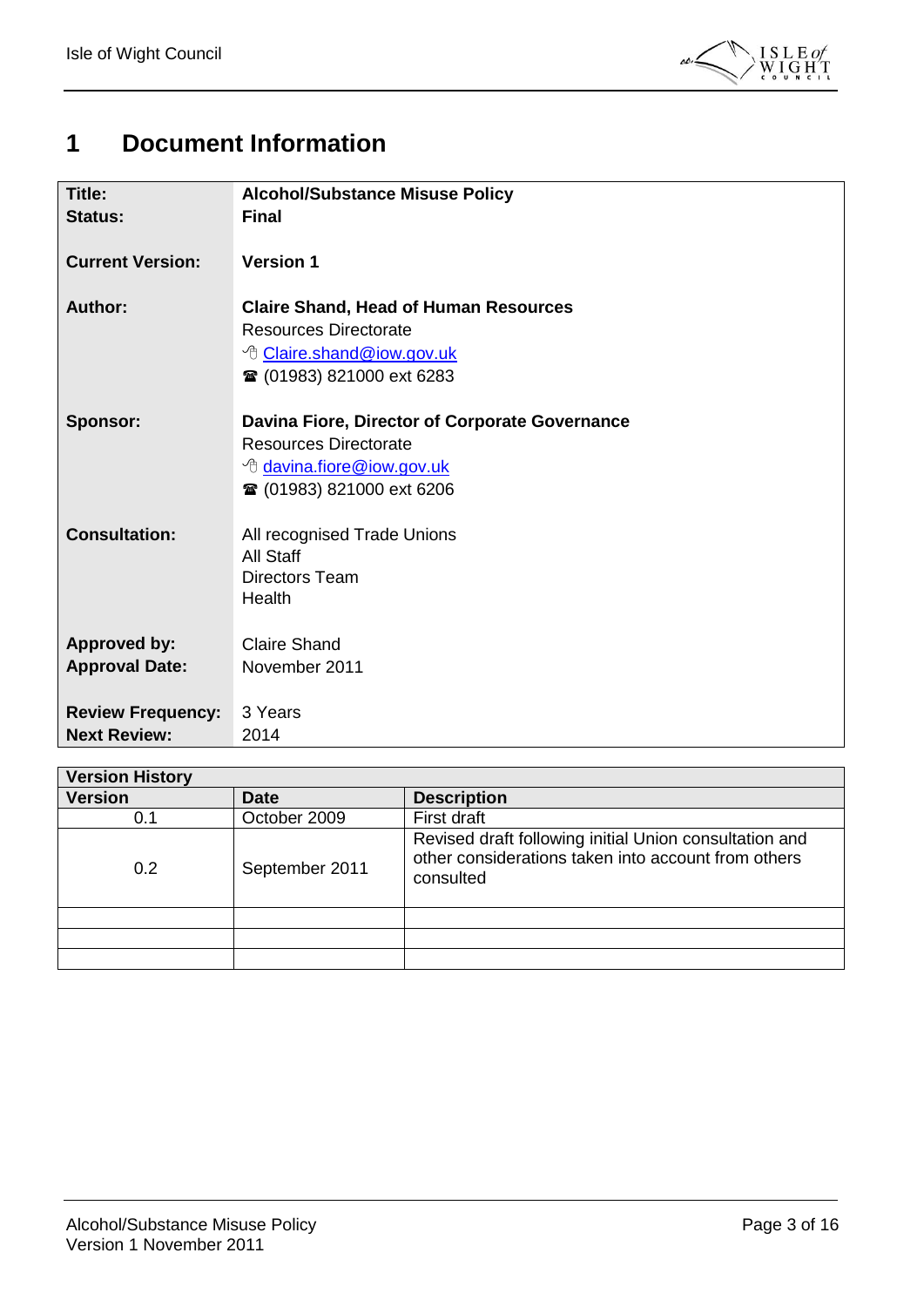

#### <span id="page-3-0"></span> $\overline{\mathbf{2}}$ **Contents**

| $\overline{2}$   |                                                                                        |  |
|------------------|----------------------------------------------------------------------------------------|--|
| 3                |                                                                                        |  |
| $\boldsymbol{4}$ |                                                                                        |  |
| 5                |                                                                                        |  |
| 6                |                                                                                        |  |
|                  |                                                                                        |  |
| 8                | Procedure for Dealing with Staff with a Suspected Alcohol/Substance Misuse Problem  11 |  |
| 9                |                                                                                        |  |
| 10               |                                                                                        |  |
|                  |                                                                                        |  |
| 12               |                                                                                        |  |
| 13               |                                                                                        |  |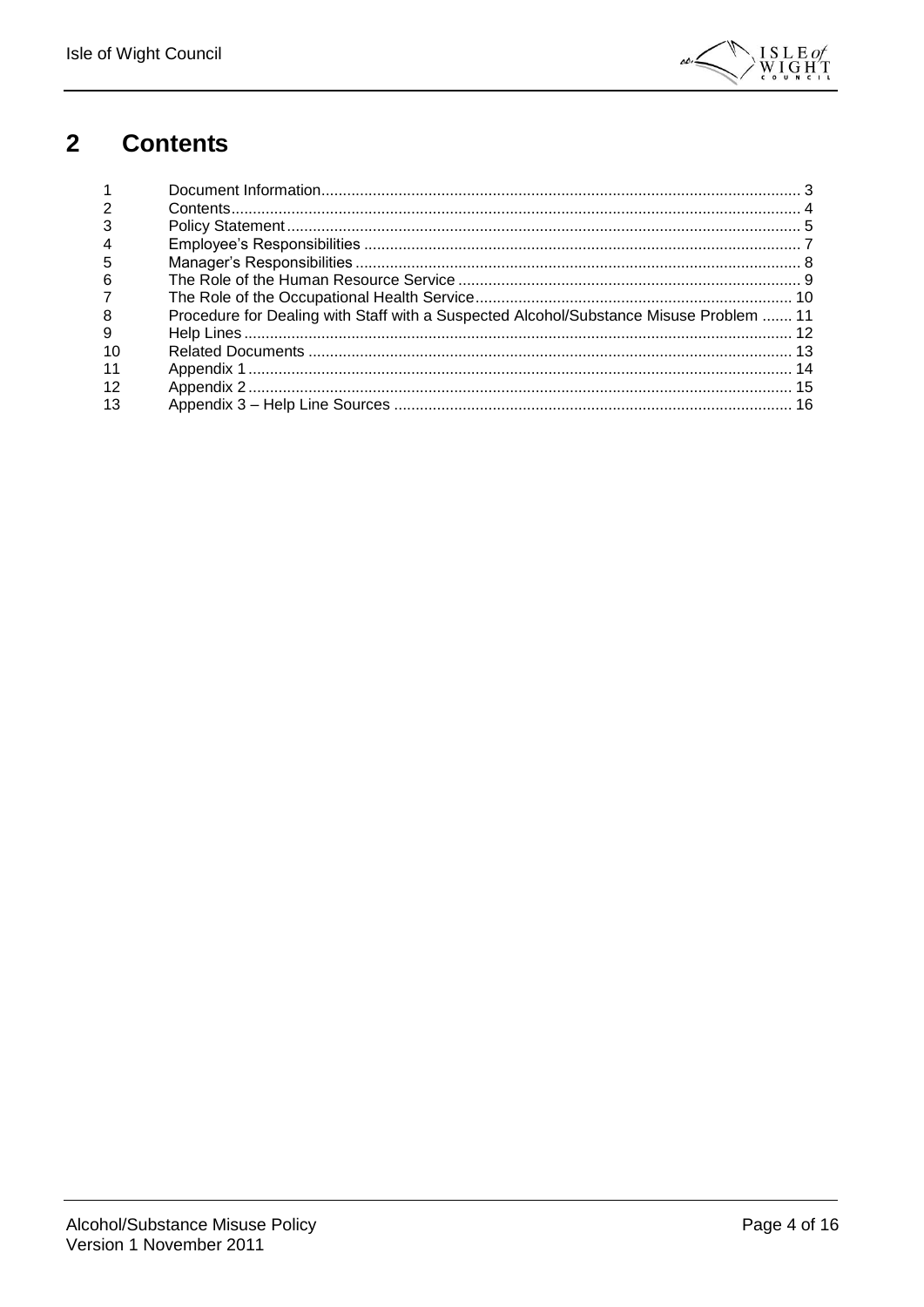

#### <span id="page-4-0"></span>**3 Policy Statement**

- 3.1 The Isle of Wight Council ('the Council') recognises both its duty to ensure a safe working environment as specified in the Health and Safety at Work Etc Act 1974 and its obligation in supporting staff experiencing alcohol and/or substance misuse difficulties.
- 3.2 This policy provides a framework to ensure consistency in management of staff experiencing alcohol and/or substance misuse issues at work while at the same time ensuring all reasonable steps are taken to support staff to overcome the health effects.
- 3.3 Staff suffering an alcohol and/or substance misuse problem will be treated with the strictest of confidence and offered support and assistance to treat the condition. All employees of the Council have an obligation to take reasonable care of themselves and others who could be affected by their actions at work. Any employee involved in misconduct through alcohol and/or substance misuse will be dealt with under the relevant Disciplinary Procedure.
- 3.4 Alcohol and/or substance misuse, including drugs which are legitimately prescribed, can significantly affect people at work. This can result in time off from work, difficulties with performance while at work as well as changes in behaviour in relation to colleagues and the general public. Staff should recognise that when their actions affect their health, performance, safety, conduct, relationships at work or the reputation of the Council then this becomes a legitimate concern for the Council.
- 3.5 There is a responsibility on all employees to present themselves and the Council in a way that inspires confidence and to observe their duty of mutual trust and confidence.
- 3.6 This policy covers all employees of the Council.
- 3.7 For the purposes of this policy the term "substance" includes;
	- substances covered by the Misuse of Drugs Act 1971 (referred to as "controlled drugs")
	- prescribed and over-the counter drugs
	- solvents, legal highs and any other substances which interferes with a person's health, social functioning, work capability, performance or conduct whilst at work
- 3.8 The aim of this policy is to promote the health and welfare of all Council employees and to protect the public, visitors and other employees or partners of the Council as well as to set out the guidelines for dealing with associated effective and consistent advice and support in relation to the use of alcohol, drugs and substances by Council employees whilst on Council property or whilst engaged on Council business on non-Council premises.
- 3.9 The policy clearly states the responsibilities of line managers, staff and support services when dealing with an employee's alcohol and/or substance misuse problem and for line managers to encourage employees to seek help before it becomes a disciplinary matter.
- 3.10 For the purposes of this policy, a person is considered as having an alcohol, drug or substance misuse problem if their drinking or use of drugs and/or substances interferes with their health, social functioning (ie the ability of an individual to interact in the normal or usual way in society), work capability, performance or conduct whilst at work.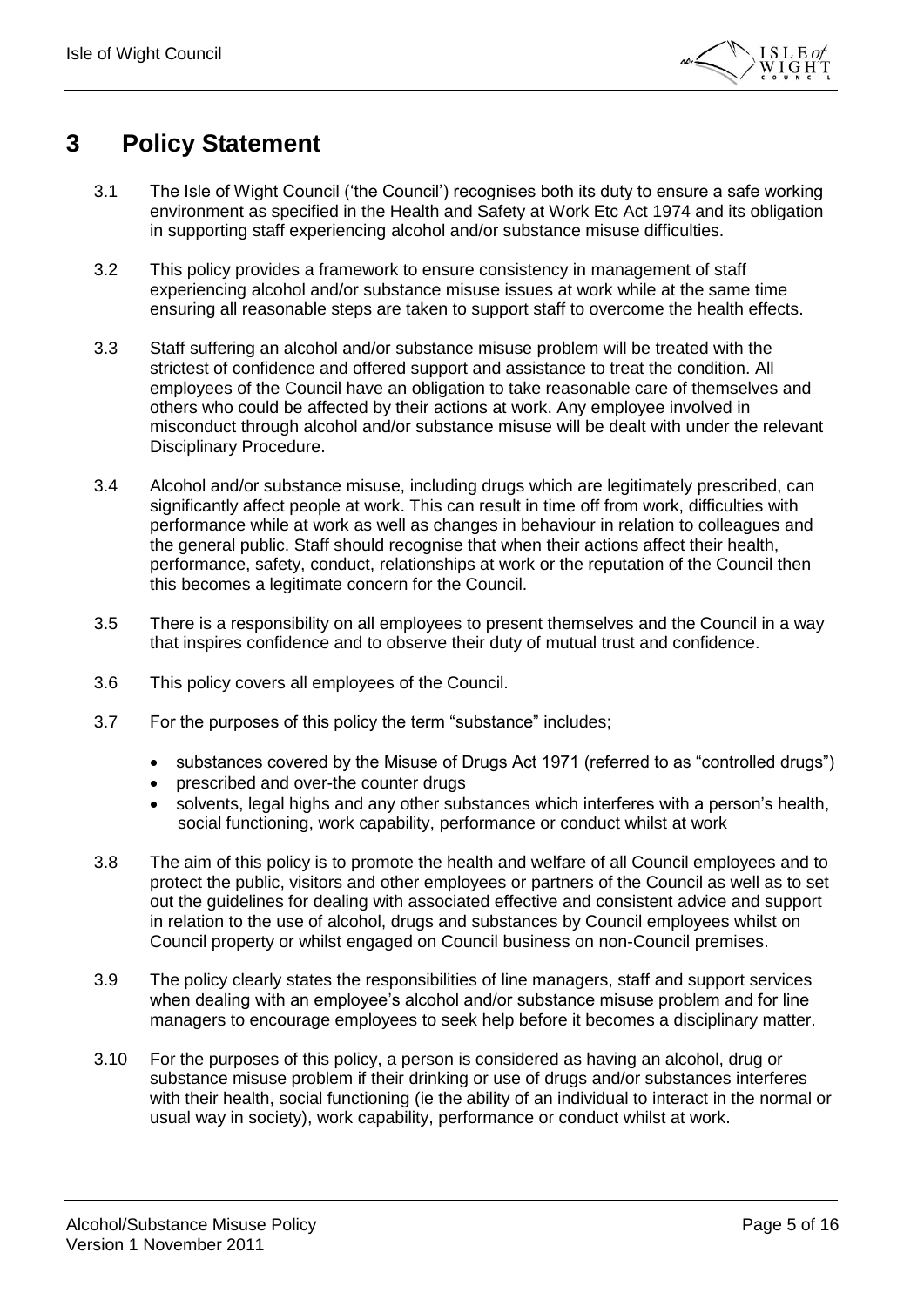

- 3.11 The Council prohibits the drinking of alcohol by staff including those who are under contract for services in the workplace or whilst on Council business other than reasonable consumption of alcohol in connection with approved social functions. However, in some service areas, notably operational Fire Service staff, it may be necessary to require more stringent rules concerning alcohol, for example:
	- Whilst using machinery or breathing apparatus is a requirement of the job or any other activities that could increase the risk of danger to self or others in the course of their duties.
	- Any member of staff who is required to drive in the course of their duties are reminded of their legal obligation to remain within the prescribed limits of blood/alcohol limit. In addition, it must also be recognised by staff that small amounts of alcohol may also impair driving ability.

Managers are responsible for ensuring that appropriate risk assessments are undertaken and staff informed of their responsibilities to follow reasonable management instruction in mitigating identified risks.

- 3.12 Any alcohol intake by employees should be balanced against the needs of the service and staff should pay particular attention to any alcohol intake when they will subsequently be dealing with the public or representing the Council. At all times, the needs and comfort of customers should be prevalent.
- 3.13 Drinking to an unreasonable level will be deemed as any of the following situations:
	- The individual has the potential to be over the legal limit stipulated for driving.
	- In the opinion of the manager that the individual's performance is impaired or has the potential to put self and others in danger.
	- In the opinion of the manager that the individual's behaviour may cause embarrassment, distress or offence to others.
	- The individual continues to drink when instructed to stop by their manager.
- 3.14 No member of staff or other person under contract for services shall, in connection with any work-related activity:
	- Report, or endeavour to report, for duty having consumed drugs or alcohol and has the potential to render them unfit and/or unsafe for work.
	- Consume or be under the influence of drugs or alcohol while on duty unless with the express agreement of their manager for the purposes of official or approved social events.
	- Store drugs (other than declared prescribed medication see also 3.15 below) or alcohol in personal areas such as desk drawers or lockers without obtaining permission from their line manager
	- Attempt to sell or give drugs or alcohol to any other employee or person on the Council's premises.
- 3.15 Staff must inform their manager of any medication that may have an effect on their ability to carry out their work safely and must follow any instructions subsequently given.
- 3.16 In cases where the effects on work or misuse of alcohol or drugs is confirmed, suspected or admitted, the Council will refer the employee to an Occupation Health Advisor.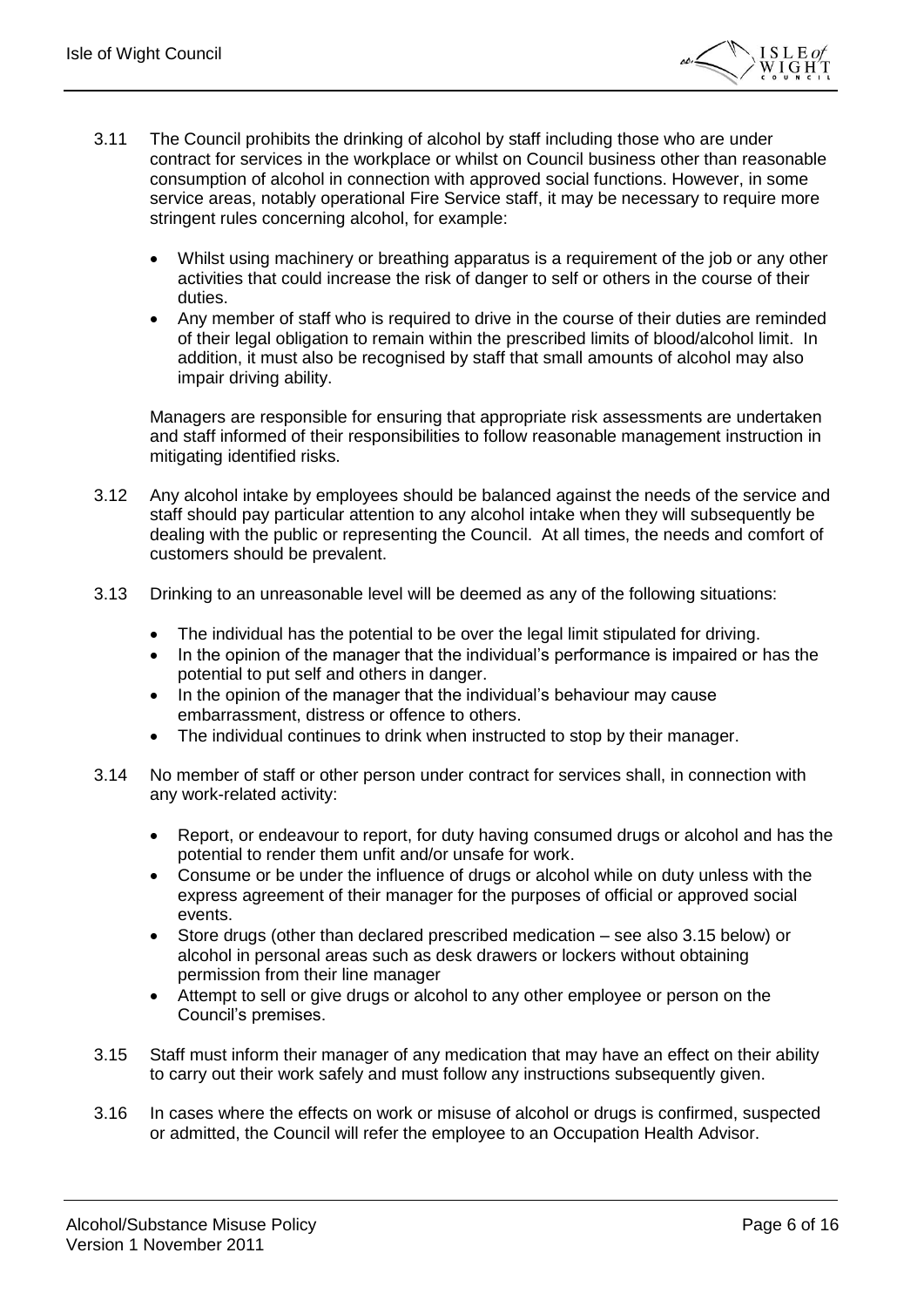

### <span id="page-6-0"></span>**4 Employee's Responsibilities**

- 4.1 All employees shall be familiar with this policy and associated procedures.
- 4.2 A member of staff who suspect or know they have an alcohol and/or substance misuse related problem are encouraged to seek assistance voluntarily either via their line manager, HR, their GP or trade union/professional representative. Refer to Appendix 3.
- 4.3 Employees suffering from an alcohol and/or substance misuse related problem will be handled sensitively and in the strictest of confidence except where appropriate to consult with a relevant advisor. This clause will not prevent the Council reporting illegal activities to the police.
- 4.4 Any staff member who has a concern regarding their colleagues is encouraged to seek guidance from their line manager who will offer a positive and supportive approach. Staff should recognise that covering-up or colluding with colleagues with alcohol or drugs problems is counter productive and can perpetuate the problem. In circumstances where a member of staff actively covers up or colludes for a colleague, or where maliciously false allegations are made, disciplinary action may be taken.
- 4.5 Any member of staff taking prescribed medication is encouraged to notify their line manager and must do so if they think it may have an adverse effect on their ability to carry out their duties. Following consultation with HR it may be appropriate to refer the employee to the Occupational Health Service.
- 4.6 An individual that discloses that they have an alcohol/substance misuse related problem should understand that disclosure does not excuse further misuse and that this misuse may then lead to disciplinary action being taken.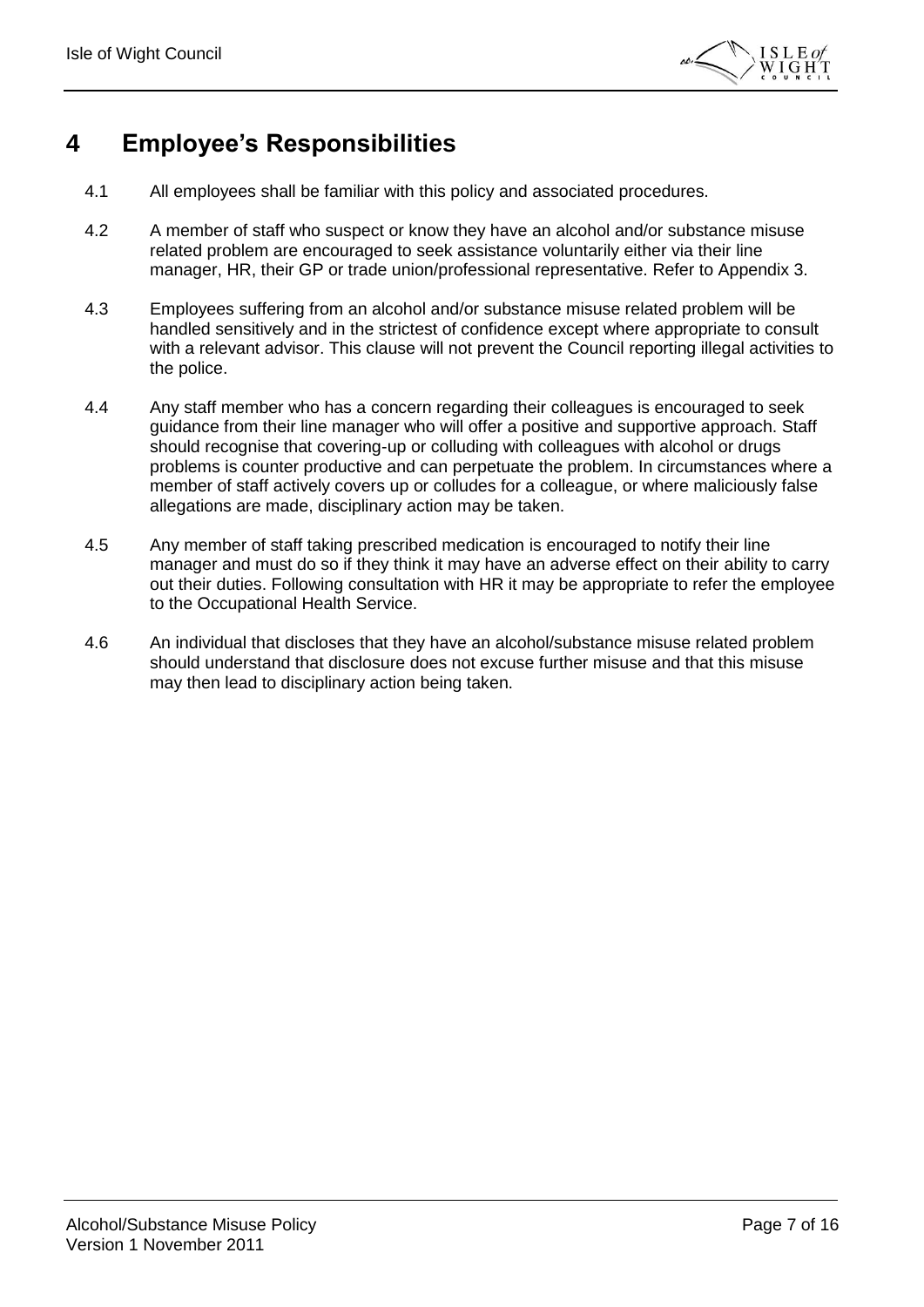

#### <span id="page-7-0"></span>**5 Manager's Responsibilities**

- 5.1 It is the responsibility of managers to be familiar with this policy and to follow the procedures set out in the flowchart contained in Appendix 1 when dealing with a member of staff who has or is suspected to have an alcohol, and/or substance misuse problem.
- 5.2 The Human Resource Service Advisors will assist managers in identifying job performance problems that may be attributable to the effects of alcohol, drugs or substance misuse and consult with the manager to determine whether there is sufficient concern to warrant a referral to the Occupational Health Service.
- 5.3 Managers should take a flexible approach in allowing the employee time off work to attend any treatment programmes. It would normally be expected that employees attend treatment/support groups in their own time, although those staff wishing to attend recognised treatment or support group activities will be permitted paid time off for up to one hour per week for a maximum period of three months. The needs of the service are always paramount and this should not be seen as an entitlement.
- 5.4 Managers, in conjunction with the Occupational Health Service, will take appropriate measures with the clear focus on supporting the employee to return to satisfactory work performance within a reasonable period of time.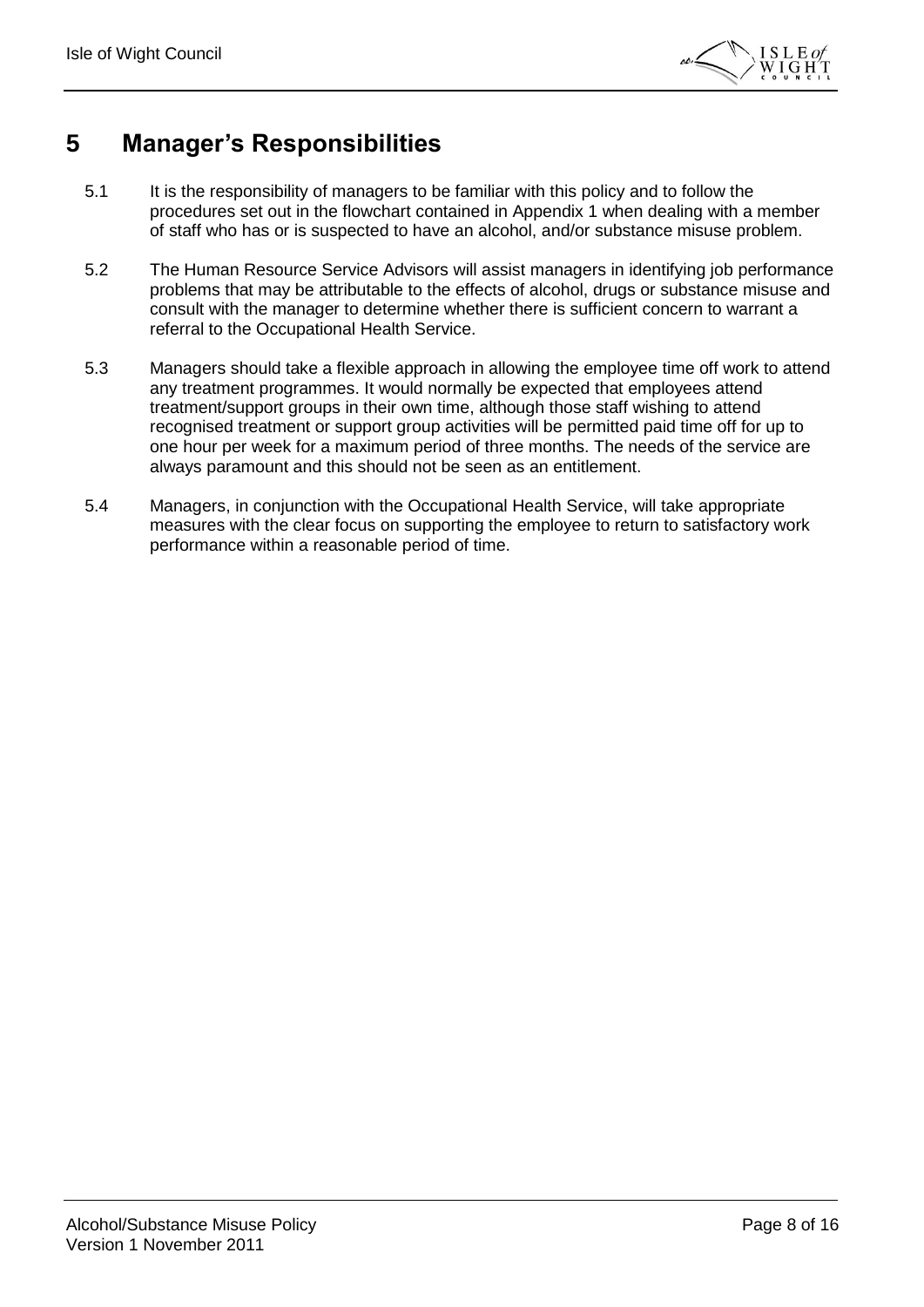

#### <span id="page-8-0"></span>**6 The Role of the Human Resource Service**

- 6.1 The Human Resource Service will provide advice and assistance on the application of this policy. Line managers are encouraged to seek advice from and discuss concerns regarding any alcohol and/or substance misuse related issues with the HR Department, even if the matter is not the subject of disciplinary action.
- 6.2 The Human Resource Service will make referrals to the Occupational Health Service where appropriate. Where an employee is taking part in a recovery programme but is not on sick leave and it is considered that a return of the employee to their substantive post is inappropriate in the circumstances, consideration will be given as whether there are any suitable redeployment opportunities available. If there are no suitable vacancies, the employee will be required to take sick leave and will be dealt with under the Council's Attendance Management Policy.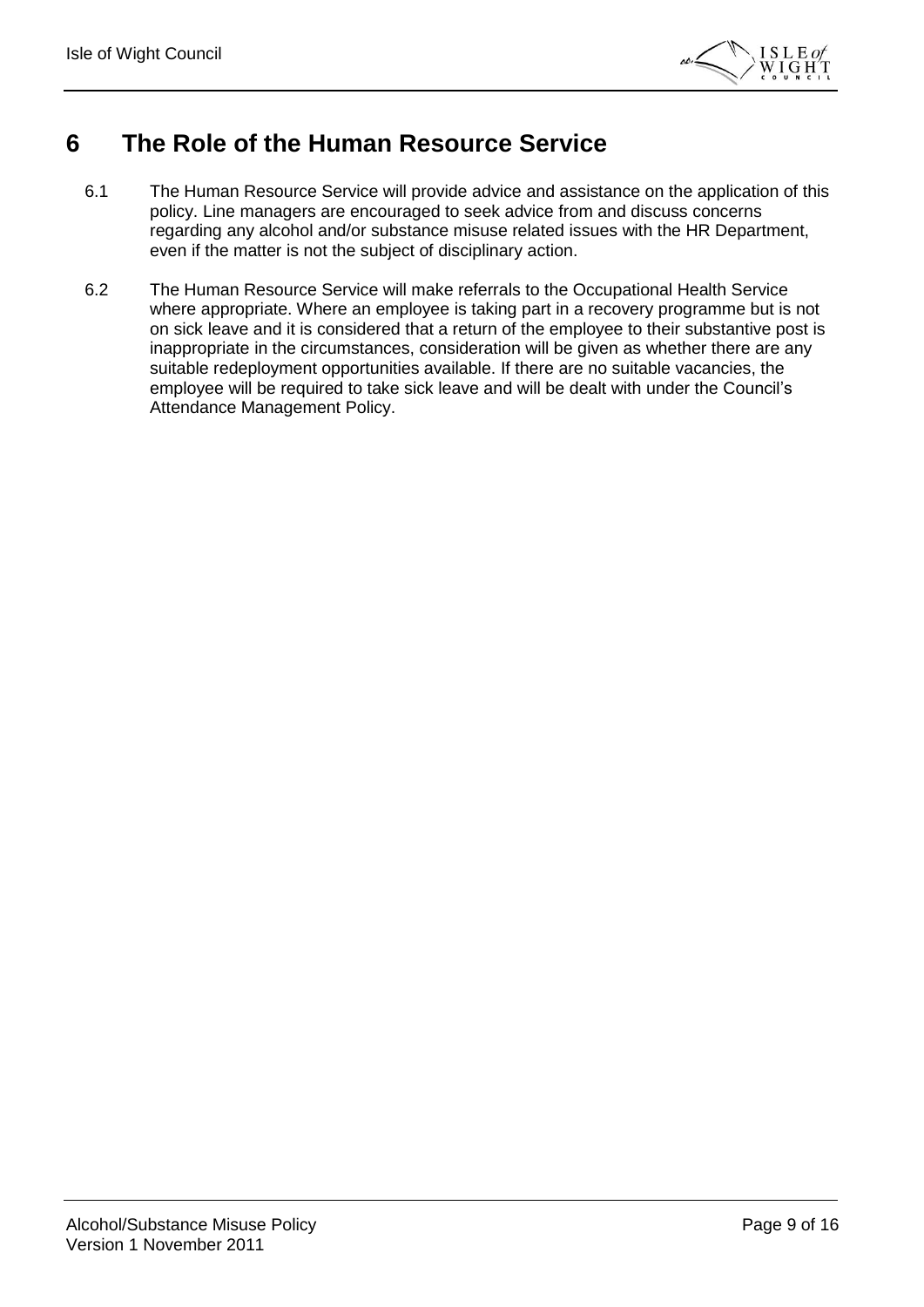

#### <span id="page-9-0"></span>**7 The Role of the Occupational Health Service**

- 7.1 Occupational Health will respond to referrals following consultation with the employee's GP and may arrange for onward referral of the member of staff for treatment. Occupational Health and the employee's GP will work together to help and assist the employee with a view to gradually return to work.
- 7.2 If an employee rejects any treatment or support that is offered, or at a subsequent date stops the treatment prior to its conclusion, the matter may be referred back to the line manager to consider all the information and decide whether disciplinary action is appropriate.
- 7.3 If the employee agrees to engage with any treatment or support offered and is considered unfit to work, the Occupational Health Service should state in their report the expected time off that the employee may require. The Occupational Health Service should also consider and recommend any work that the employee could engage in whilst undergoing any treatment.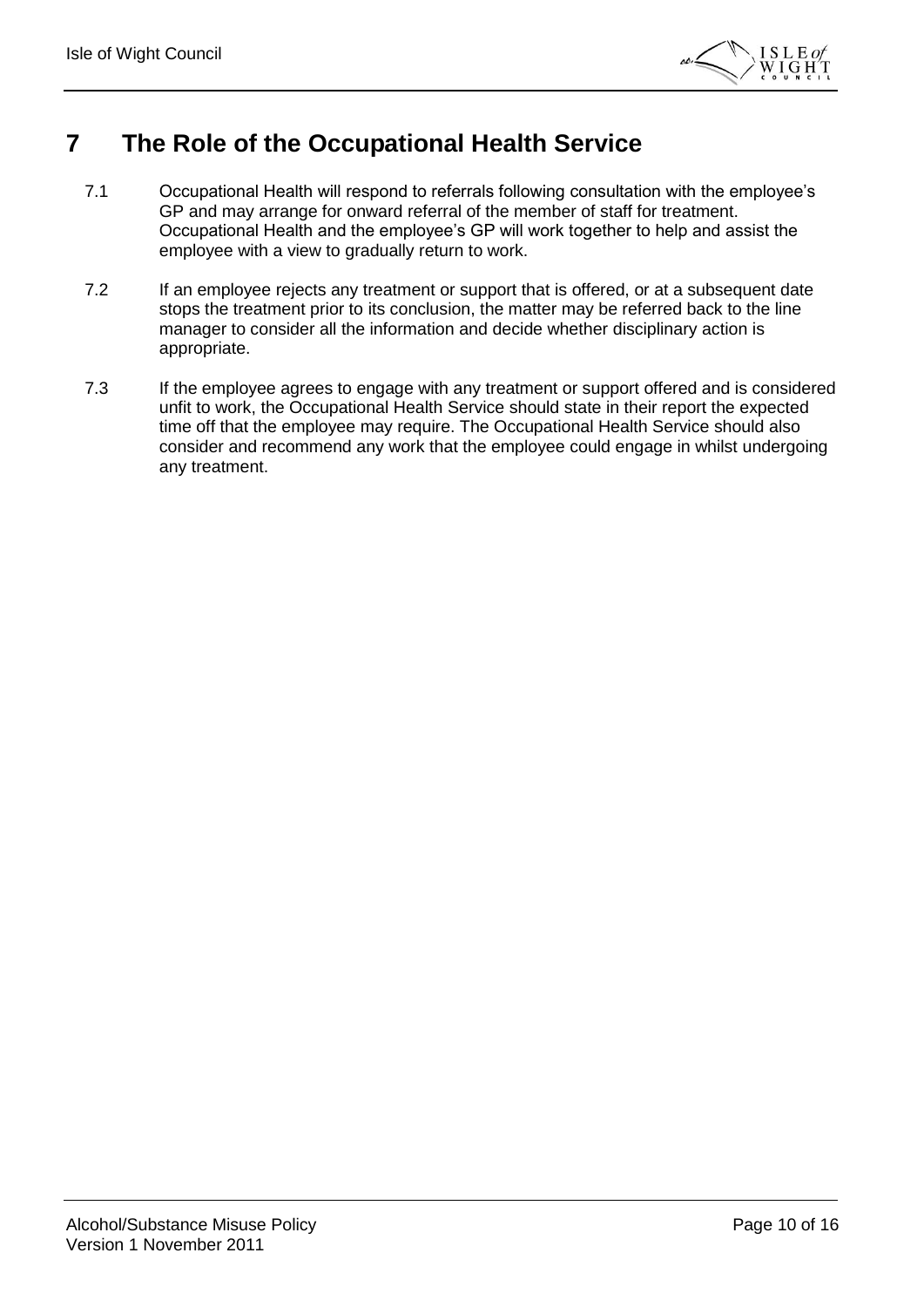

#### <span id="page-10-0"></span>**8 Procedure for Dealing with Staff with a Suspected Alcohol/ Substance Misuse Problem**

- 8.1 The potential dangers to the health and safety of drug or alcohol misusers and their colleagues are recognised if the problem is not acknowledged and goes untreated. When dealing with problems caused by suspected alcohol or drug misuse, a full investigation of all the circumstances must be undertaken before deciding the appropriate action. If a manager suspects or is aware that the employee has an alcohol and/or substance related problem they should take the following steps:
	- 8.1.1 Meet the member of staff to discuss any concerns which may include instances of poor performance that have been identified and explore the reasons.
	- 8.1.2 Discuss this policy and the help available with a view to agreeing future action.
	- 8.1.3 Seek the advice of their Human Resource Service Advisor. In exceptional circumstances it may not be possible for the employee to continue in their role and referral to Occupational Health is necessary. Measures taken may include but are not limited to removing some responsibilities from the employee, making temporary adjustments to the role, temporary redeployment or requiring the employee to take sick leave.
	- 8.1.4 Arrange regular meetings to monitor performance and offer support on progress and discuss any future problems if they arise.
	- 8.1.5 Refer to Occupational Health Service, giving time off for any appointments and further referrals for support/treatment as long as the employee co-operates fully (see Appendix 1).
	- 8.2 When a line manager suspects an employee is under the influence of alcohol and/or substances at work they should contact their Human Resource Service Advisor and consider whether any immediate action needs to be taken. This may include suspension.
	- 8.3 Following referral to the Occupational Health Service, refusal of an employee to comply with any measures or treatment that is put in place to assist them may be treated as a disciplinary offence.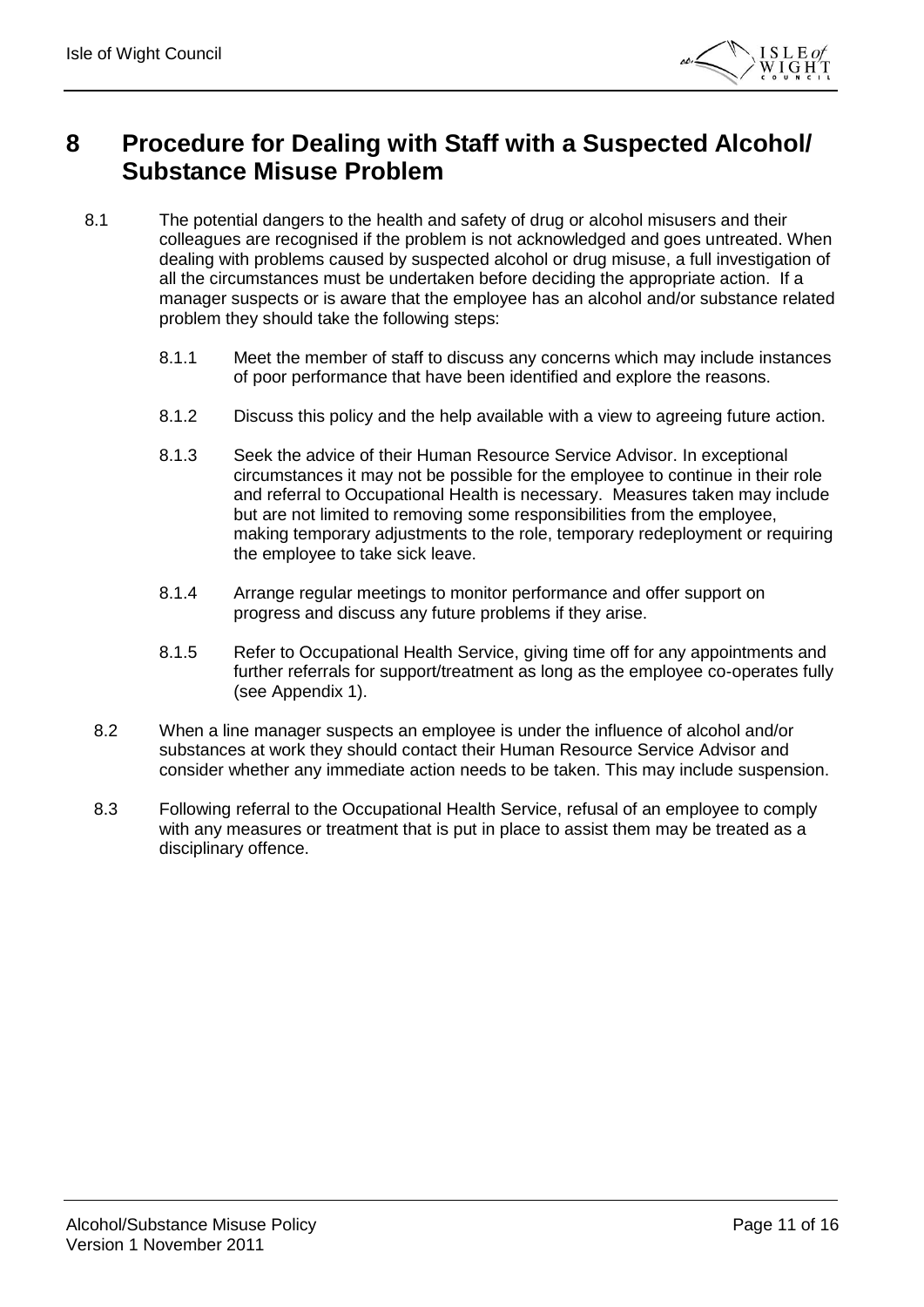

#### <span id="page-11-0"></span>**9 Help Lines**

9.1 Appendix 3 sets out details of local and national Help Lines. In addition employees may contact the Council's free and confidential Employee Assistance Programme PPC. Such information can be found at [www.ppcworldwide.com](http://www.ppcworldwide.com/) – username is isle, password is wight. Call free phone 0800 282 193 (minicom number for hearing and speech impaired only is 0800 854 739).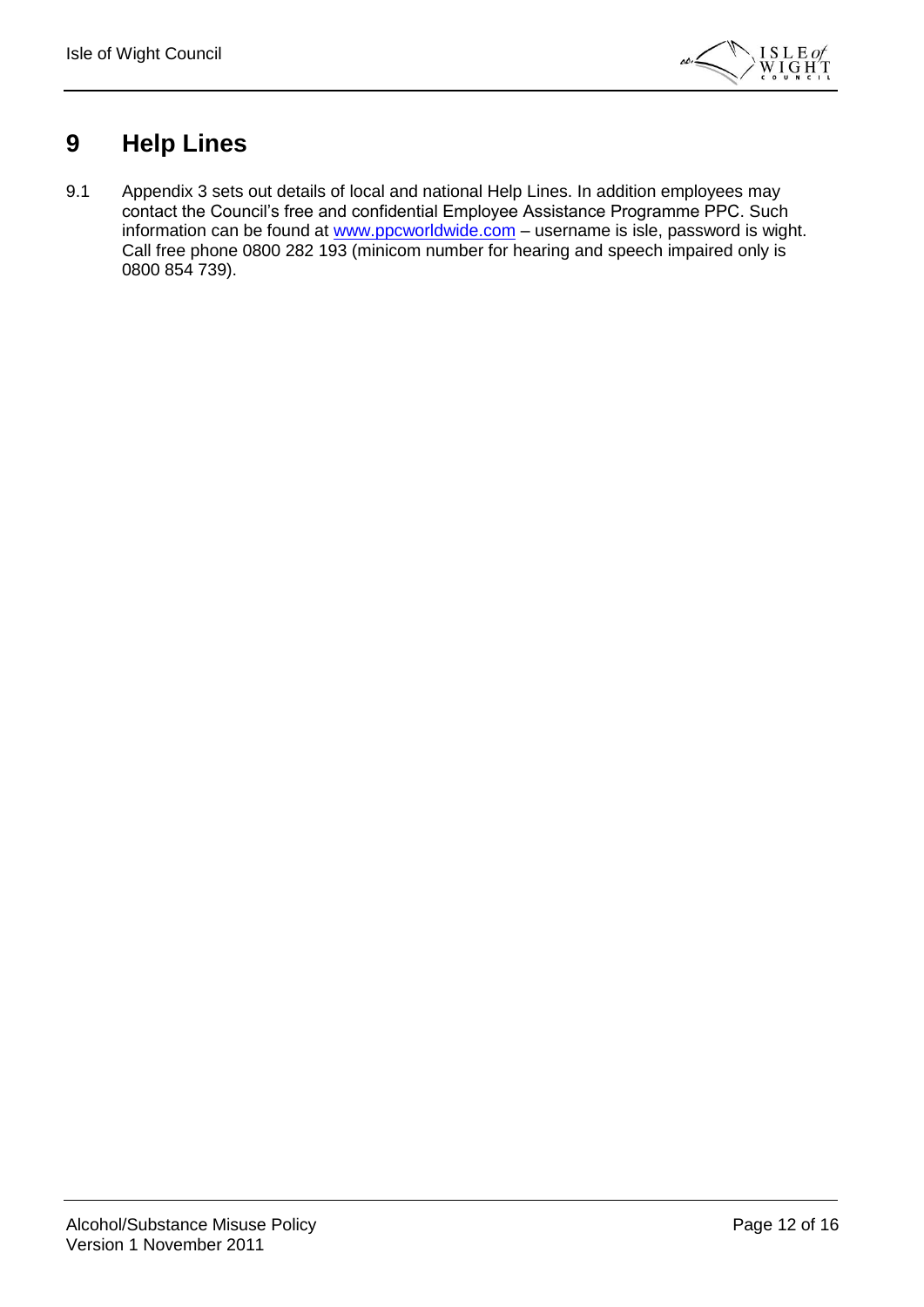

### <span id="page-12-0"></span>**10 Related Documents**

- Sustainable Community Strategy Sustainable Community Strategy - [www.eco-island.org.uk](http://www.eco-island.org.uk/)<br>*Eco-Island*
- 
- 
- 
- Attendance Management Policy & Procedure
- 

• Corporate Plan [www.iwight.com/council/documents](http://www.iwight.com/council/documents)

• Disciplinary Policy & Procedure [http://wightnet.iow.gov.uk/documentlibrary/view/disciplinary](http://wightnet.iow.gov.uk/documentlibrary/view/disciplinary-policy-procedure)[policy-procedure](http://wightnet.iow.gov.uk/documentlibrary/view/disciplinary-policy-procedure)

• Capability Procedure [http://wightnet.iow.gov.uk/documentlibrary/view/capability](http://wightnet.iow.gov.uk/documentlibrary/view/capability-proceedure)[proceedure](http://wightnet.iow.gov.uk/documentlibrary/view/capability-proceedure)

> [http://wightnet.iow.gov.uk/documentlibrary/view/attendance](http://wightnet.iow.gov.uk/documentlibrary/view/attendance-management-policy-procedure1)[management-policy-procedure1](http://wightnet.iow.gov.uk/documentlibrary/view/attendance-management-policy-procedure1)

• Workplace Wellbeing Policy [http://wightnet.iow.gov.uk/documentlibrary/view/workplace](http://wightnet.iow.gov.uk/documentlibrary/view/workplace-wellbeing-policy)[wellbeing-policy](http://wightnet.iow.gov.uk/documentlibrary/view/workplace-wellbeing-policy)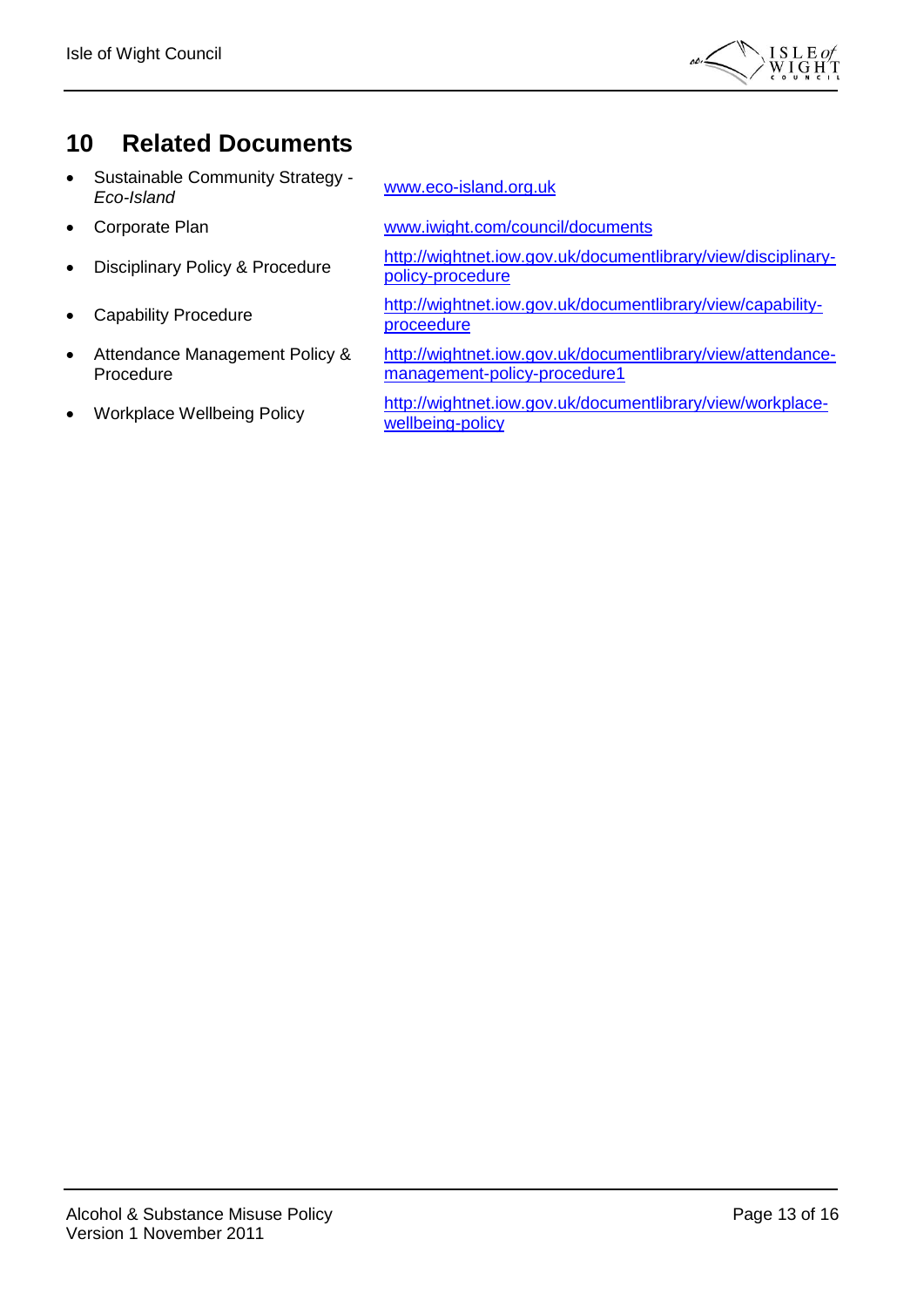

### <span id="page-13-0"></span>**11 Appendix 1**

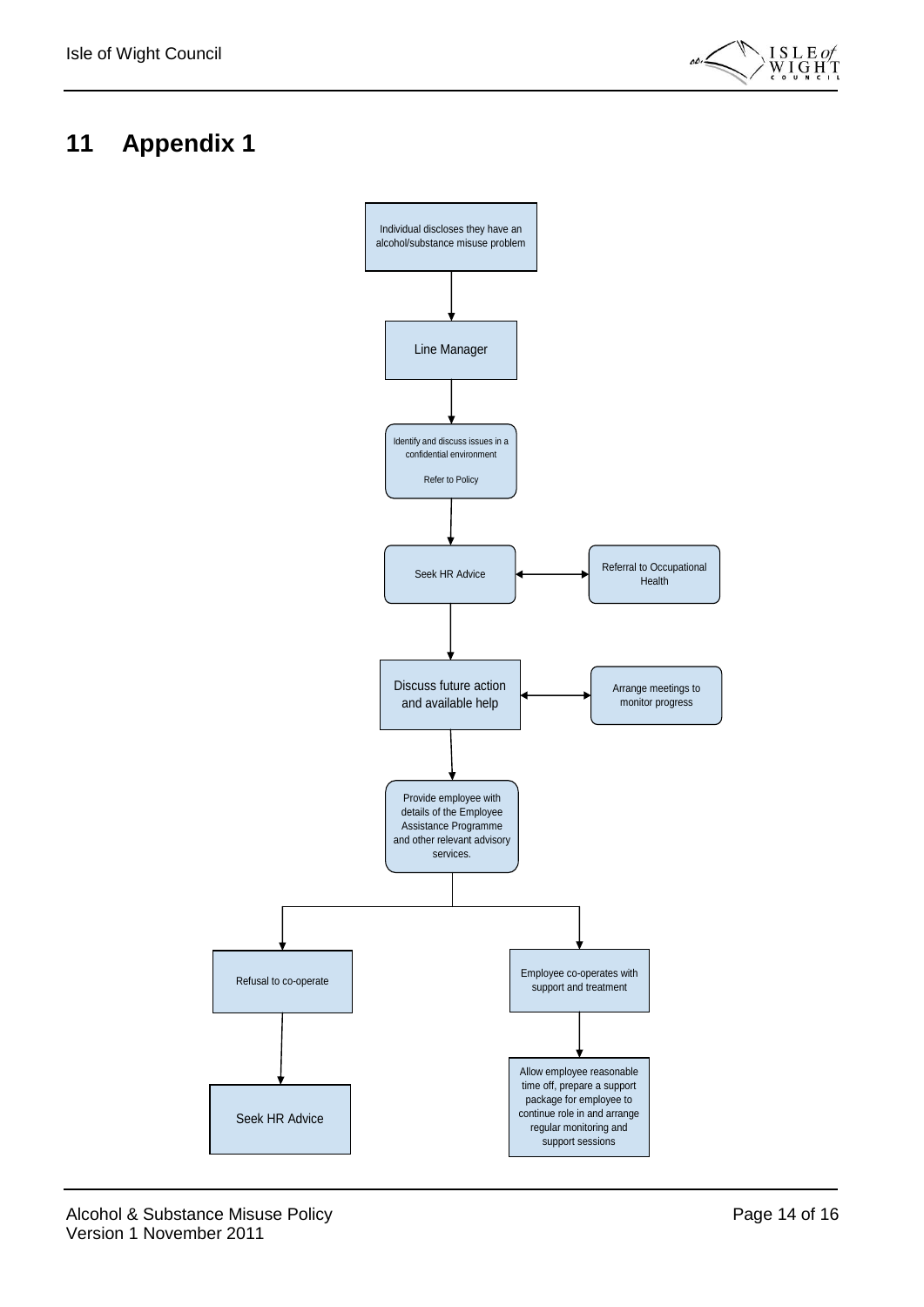

### <span id="page-14-0"></span>**12 Appendix 2**